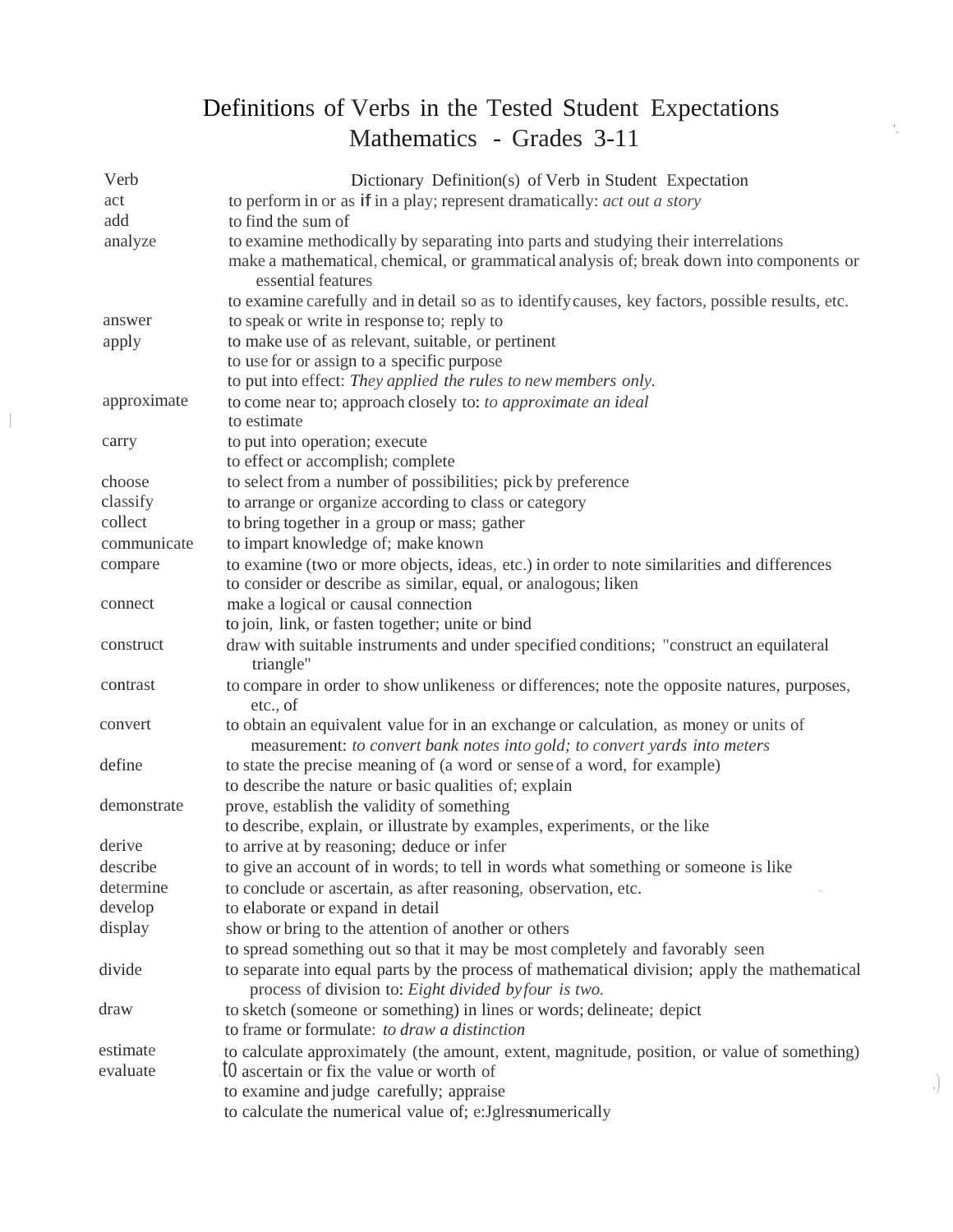|    | explore     | to look into closely; scrutinize; examine                                                                                                                |
|----|-------------|----------------------------------------------------------------------------------------------------------------------------------------------------------|
|    | express     | to represent by a sign or a symbol; symbolize                                                                                                            |
| €  | extend      | to expand the influence of                                                                                                                               |
|    |             | to make more comprehensive or inclusive                                                                                                                  |
|    | factor      | to express (a mathematical quantity) as a product of two or more quantities of like kind, as 30<br>$= 2$ . 3. 5, or x2. $7 = (x + y)(x - y)$             |
|    | find        | to locate, attain, or obtain by search or effort                                                                                                         |
|    |             | to discover or ascertain through observation, experience, or study                                                                                       |
|    | formulate   | to state as or reduce to a formula                                                                                                                       |
|    |             | to express in systematic terms or concepts                                                                                                               |
|    | generate    | to bring into existence; cause to be; produce                                                                                                            |
|    |             | to act as base for all the elements of a given set: The number 2 generates the set 2, 4, 8, 16.                                                          |
|    | graph       | to draw (a curve) as representing a given function                                                                                                       |
|    |             | to represent by means of a graph                                                                                                                         |
|    | guess       | to arrive at or commit oneself to an opinion about (something) without having sufficient<br>evidence to support the opinion fully                        |
|    |             | to estimate or conjecture correctly                                                                                                                      |
|    | identify    | recognize as being                                                                                                                                       |
|    |             | to establish the identity of                                                                                                                             |
|    | interpret   | to give or provide the meaning of; explain; explicate; elucidate                                                                                         |
|    |             | to conceive the significance of; construe                                                                                                                |
|    | investigate | to observe or inquire into in detail; examine systematically                                                                                             |
|    | justify     | to recognize or establish as being a particular person or thill &; verify the identity of                                                                |
|    | list        | a series of names or other items written or printed together in a meaningful grouping or<br>sequence so as to constitute a record                        |
| r: | locate      | to determine or specify the position or limits of<br>to find by searching, examining, or experimenting                                                   |
|    | look        | to seek; search for                                                                                                                                      |
|    | make        | to.produce; cause to exist or happen; bring about                                                                                                        |
|    |             | to draw a conclusion as to the significance or nature of                                                                                                 |
|    |             | to judge or interpret, as to the truth, nature, meaning, etc.                                                                                            |
|    | measure     | to ascertain the extent, dimensions, quantity, capacity, etc., of, especially by comparison with a<br>standard                                           |
|    |             | to mark, layout, or establish dimensions for by measuring                                                                                                |
|    | model       | to plan, construct, or fashion according to a model                                                                                                      |
|    |             | to make conform to a chosen standard                                                                                                                     |
|    | multiply    | to find the product of by multiplication                                                                                                                 |
|    | name        | to identify, specify, or mention by name                                                                                                                 |
|    | order       | to arrange (the elements of a set) so that if one element precedes another, it cannot be preceded<br>by the other or by elements that the other precedes |
|    | orgarnze    | to arrange in a coherent form; systematize                                                                                                               |
|    |             | to arrange in a desired pattern or structure                                                                                                             |
|    | perform     | to execute or do something                                                                                                                               |
|    | predict     | to state, tell about, or make known in advance, especially on the basis of special knowledge                                                             |
|    | read        | interpret something that is written or printed                                                                                                           |
|    |             | to look at carefully so as to understand the meaning of (something written, printed, etc.)                                                               |
|    | recall      | to bring back from memory; recollect; remember                                                                                                           |
|    | recognize   | to identify from knowledge of appearance or characteristics                                                                                              |
|    | record      | to set down in writing or the like, as for the purpose of preserving evidence                                                                            |
|    | relate      | to tell; give an account of, or describe in some detail                                                                                                  |
|    | represent   | to express or designate by some term, character, symbol, or the like                                                                                     |

 $\int_0^L$ 

(

 $\frac{r}{\sqrt{2}}$